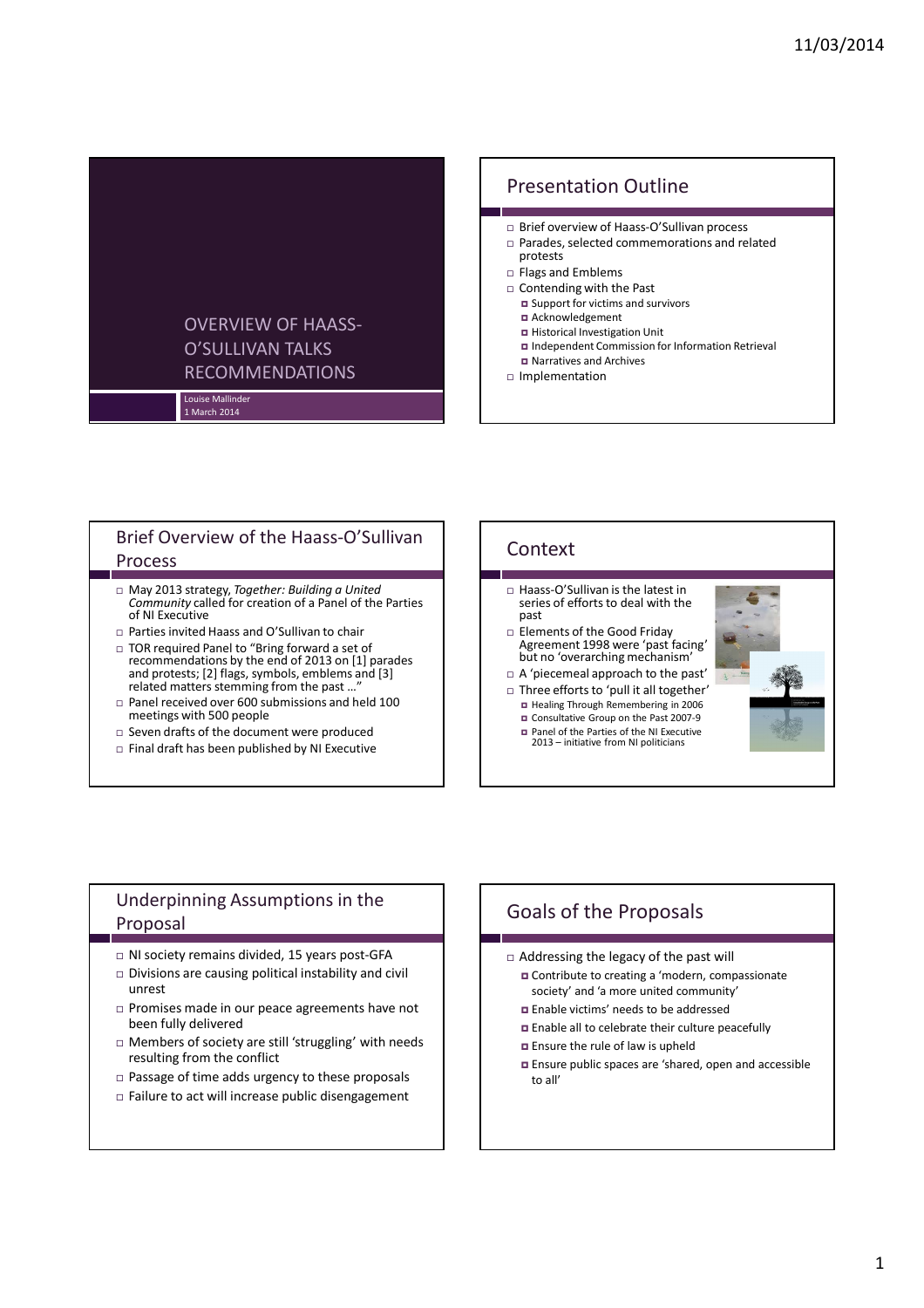#### Parades, Selected Commemorations and Related Protests

- Recognises parading as important cultural and historical tradition
- □ Freedom of expression and assembly under ECHR to be balanced against freedom<br>from sectarian harassment and right to respect for private and family life
- NI legislation to establish Code of Conduct and create two new institutions
	- Office for Parades, Select Commemorations and Related Protests, to
	- **■** Accept event notifications<br>
	 Facilitate dialogue between event organisers and local communities<br>
	 Refer parties to outside mediators<br>
	 Authority for Public Events Adjudication
		-
		-
		-
		- If mediation fails the Office will refer case to the Authority<br>■ 7 members: lawyer as chuit, other members representative of NI community and range of skills<br>■ Can receive representations from persons who support or obj
		-
		-

# Flags and Emblems

- Most difficult issue in which to reach consensus because tied to ideas of sovereignty, identity etc beyond scope of talks
- The elements: (1) flying of flags on official buildings and (2) the unofficial display of flags and emblems in public spaces
- Creates a Commission on Identity, Culture, and Tradition
	- Goal to increase understanding of citizens of the appropriateness and importance of identities in NI society
	- □ 15 members, inc 7 politicians
	- Hold structured discussions throughout NI on issues related to identity, culture and<br>tradition public & televised<br>a Solicit public input on the topics of discussion
	-
- Submit a report after 18 months on issues inc flags; emblems; Irish and other languages,<br>including Ulster Scots; a Bill of Rights; genoter; public holidays, possibly including a day of<br>remembrance or reflection; and mem
- $\Box$  OFMDFM to bring recommendations receiving broad support to the NI Executive

# Contending with the Past

 $\Box$  Most substantial part of the proposals (19 pp)

- Main elements:
	- 1. Support for victims and survivors
	- 2. Acknowledgement
	- 3. Historical Investigations Unit
	- 4. Independent Commission for Information Retrieval (inc. themes unit)
	- 5. Narratives and Archives

#### (1) Support for Victims and Survivors

- $\Box$  Outlines the continuing harms experienced by victims and survivors
- Welcomes CVS review of the Victims and Survivors Service
	- Calls for CVS to establish a Mental Trauma Service Also calls on CVS to consider the needs of the injured
- $\Box$  Noted that the parties could not reach agreement on who could be considered a 'victim'

# (2) Acknowledgement

- □ Desire among victims and survivors for acknowledgements from individuals, paramilitary organisations and governments responsible
- Acknowledging role of different actors does not equate their actions
- Acknowledgement is more than saying sorry. It should (1) be unqualified acceptance of responsibility; (2) express an understanding of the human consequences for individuals and society; (3) include sincere expression of remorse
- $\Box$  Encourage individuals, organisations and governments to work together on issuing acknowledgement statements
- Hope acknowledgement by leaders will encourage others to participate in information retrieval

# (3) Historical Investigations Unit (HIU)

- □ Legislation to establish a HIU to replace HET and the historical unit of OPONI – one chronological list – focus on incomplete reviews Review all cases but individuals will not be notified unless they opt in
	- If they do not opt in, they will not be contacted unless case is referred to PPS
	- Where the evidence warrants, HIU could refer cases to the Public Prosecution Service
	- Otherwise, report will be shared with family if they choose to get it
	- Also produce more general report for those injured in same incident
- May also consider requests for reviews of cases involving serious injury Will have own investigative powers and clear operational procedures
- $\Box$  Coroner's inquests remain outside this unit
- $\Box$  Inquiries remain discretion of government